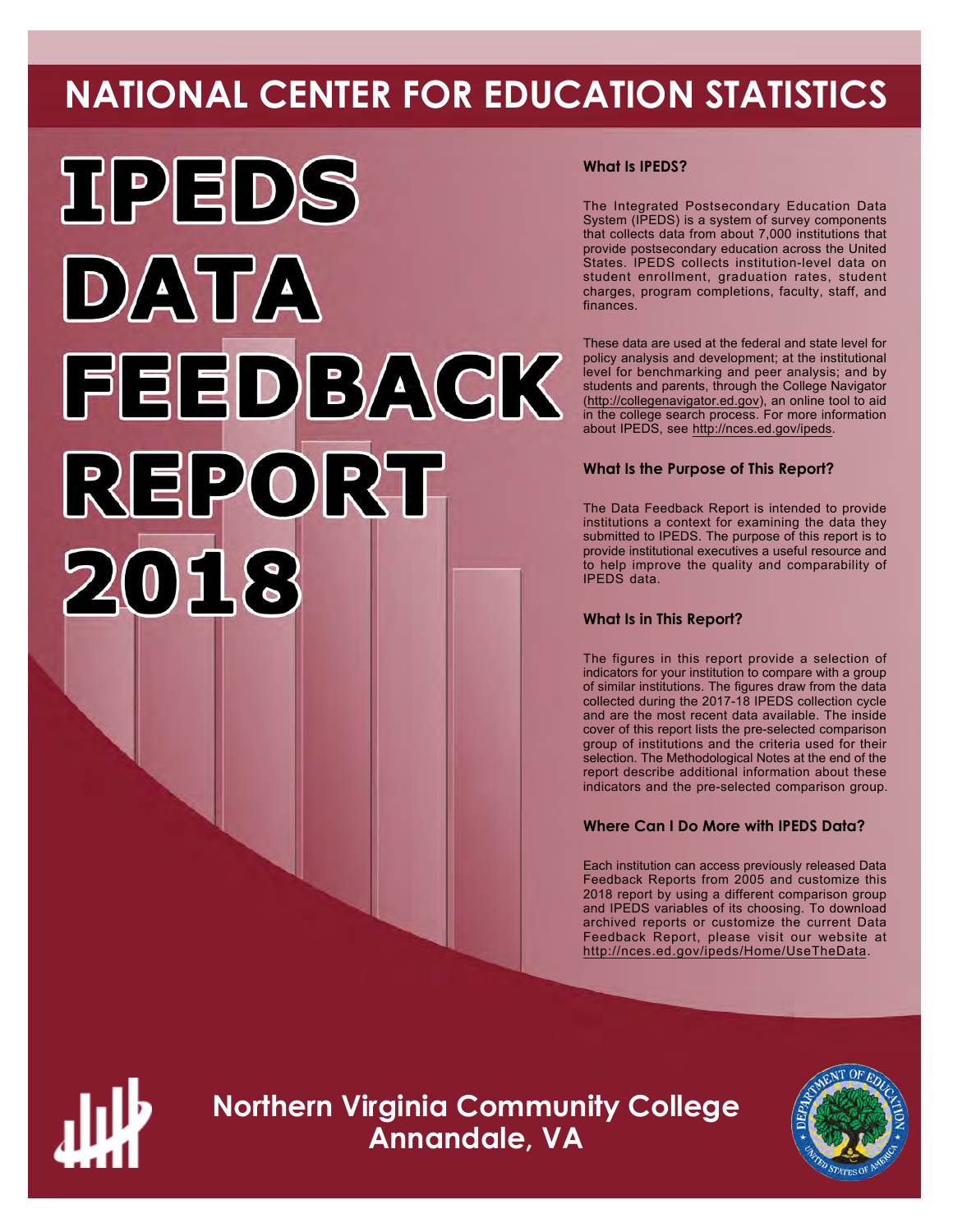# **COMPARISON GROUP**

Comparison group data are included to provide a context for interpreting your institution's statistics. If your institution did not define a custom comparison group for this report by July 13, 2018 NCES selected a comparison group for you. (In this case, the characteristics used to define the comparison group appears below.) The Customize Data Feedback Report functionality on the IPEDS Data Center at this provided link [\(http://nces.ed.gov/ipeds/datacenter/\)](http://nces.ed.gov/ipeds/datacenter/) can be used to reproduce the figures in this report using different peer groups.

The custom comparison group chosen by Northern Virginia Community College includes the following 14 institutions:

- Austin Community College District (Austin, TX)
- Central Piedmont Community College (Charlotte, NC)
- City College of San Francisco (San Francisco, CA)
- Community College of Allegheny County (Pittsburgh, PA)
- Community College of Denver (Denver, CO)
- Cuyahoga Community College District (Cleveland, OH)
- Houston Community College (Houston, TX)
- Lone Star College System (The Woodlands, TX)
- Miami Dade College (Miami, FL)
- Montgomery College (Rockville, MD)
- Pima Community College (Tucson, AZ)
- Portland Community College (Portland, OR)
- Tidewater Community College (Norfolk, VA)
- Valencia College (Orlando, FL)

#### **The figures in this report have been organized and ordered into the following topic areas:**

| 1) Admissions (only for non-open-admissions schools) | [No charts applicable]                     |                   |
|------------------------------------------------------|--------------------------------------------|-------------------|
| 2) Student Enrollment                                | Fig. 1 and 2                               | Pg.3              |
| 3) Awards                                            | Fig. 3                                     | Pg. 3             |
| 4) Charges and Net Price                             | Fig. 4 and $5$                             | Pg.4              |
| 5) Student Financial Aid                             | Fig. 6, 7, 8 and 9                         | Pg. 4 and 5       |
| 6) Military Benefits*                                | [No charts applicable]                     |                   |
| 7) Retention and Graduation Rates                    | Fig. 10, 11, 12, 13, 14, 15, 16, 17 and 18 | Pg. 5, 6, 7 and 8 |
| 8) Finance                                           | Fig. 19 and 20                             | Pg. 9             |
| 9) Staff                                             | Fig. 21 and 22                             | Pg. 9             |
| 10) Libraries                                        | Fig. 23 and 24                             | Pg. 10            |

\*These figures only appear in customized Data Feedback Reports (DFR), which are available through Use the Data portal on the IPEDS website.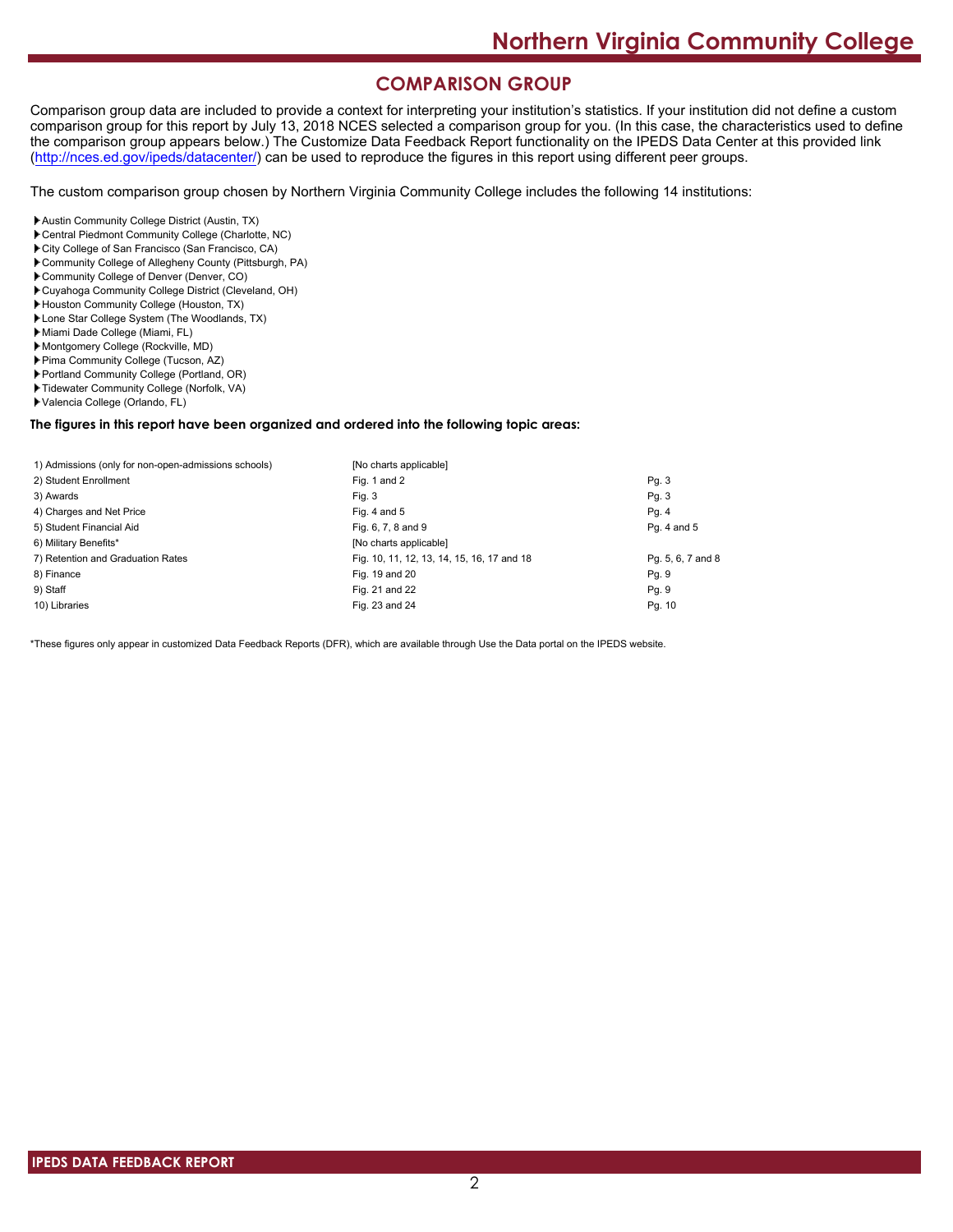



NOTE: For more information about disaggregation of data by race and ethnicity, see the Methodological Notes. Median values for the comparison group will not add to 100%. See "Use of Median Values for Comparison Group" for how median values are determined. N is the number of institutions in the comparison group. SOURCE: U.S. Department of Education, National Center for Education Statistics, Integrated Postsecondary Education Data System (IPEDS): Spring 2018, Fall Enrollment component.

#### **Figure 2. Unduplicated 12-month headcount (2016-17), total FTE enrollment (2016-17), and full- and part-time fall enrollment (Fall 2017)**

### **Figure 3. Number of subbaccalaureate degrees and certificates awarded, by level: 2016-17**



NOTE: For details on calculating full-time equivalent (FTE) enrollment, see Calculating FTE in the Methodological Notes. N is the number of institutions in the comparison group. SOURCE: U.S. Department of Education, National Center for Education Statistics, Integrated Postsecondary Education Data System (IPEDS): Fall 2017, 12-month Enrollment component and Spring 2018, Fall Enrollment component.



NOTE: N is the number of institutions in the comparison group.

SOURCE: U.S. Department of Education, National Center for Education Statistics, Integrated Postsecondary Education Data System (IPEDS): Fall 2017, Completions component.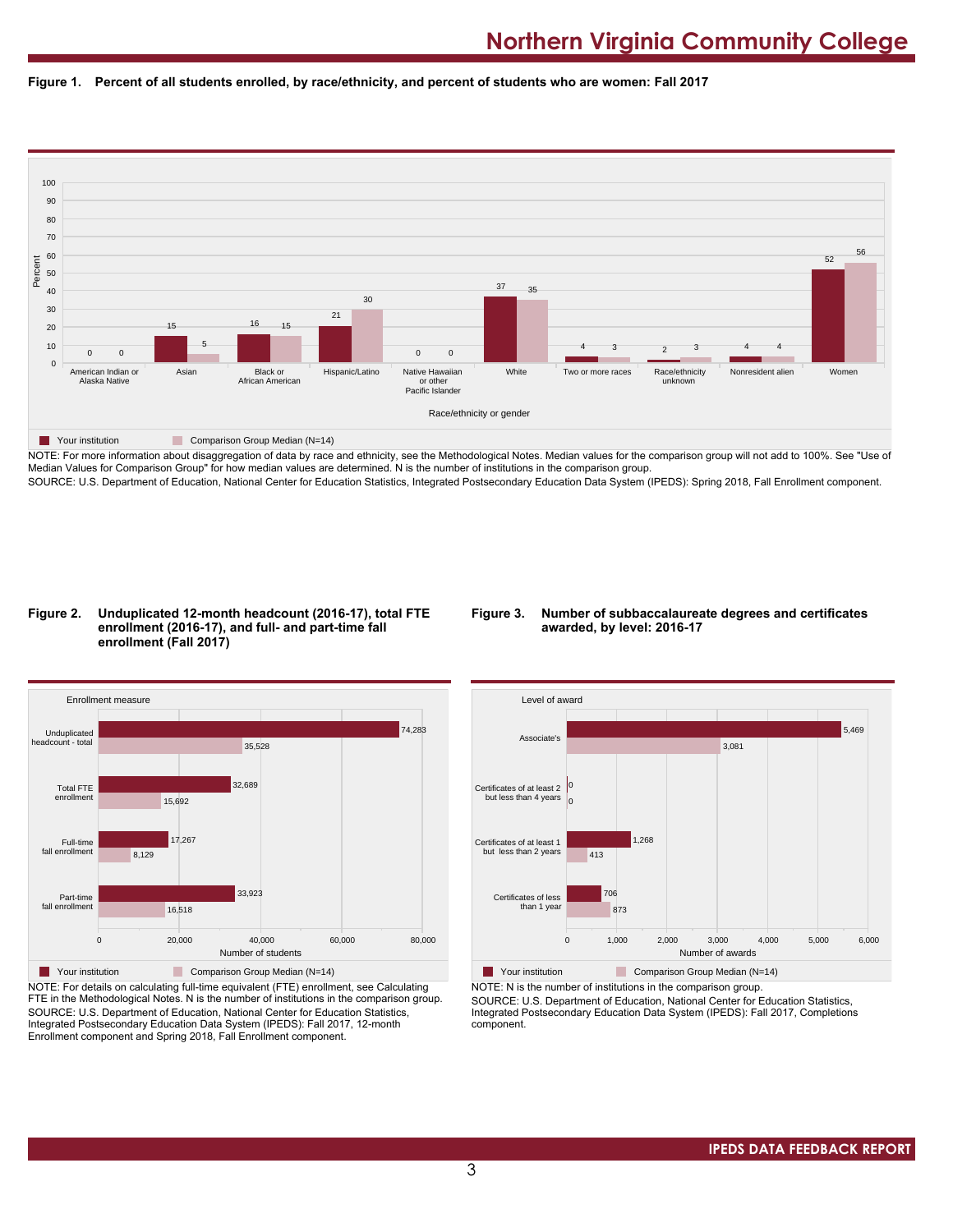**Figure 4. Academic year tuition and required fees for full-time, first-time degree/certificate-seeking undergraduates: 2014-15 to 2017-18**



NOTE: The tuition and required fees shown here are the lowest reported from the categories of in-district, in-state, and out-of-state. N is the number of institutions in the comparison group.

SOURCE: U.S. Department of Education, National Center for Education Statistics, Integrated Postsecondary Education Data System (IPEDS): Fall 2017, Institutional Characteristics component.

**Figure 6. Percent of full-time, first-time degree/certificate-seeking undergraduate students who were awarded grant or scholarship aid from the federal government, state/local government, or the institution, or loans, by type of aid: 2016-17**



NOTE: Any grant aid above includes grant or scholarship aid awarded from the federal government, state/local government, or the institution. Federal grants includes Pell grants and other federal grants. Any loans includes federal loans and other loans awarded to students. For details on how students are counted for financial aid reporting, see Cohort Determination in the Methodological Notes. N is the number of institutions in the comparison group.

SOURCE: U.S. Department of Education, National Center for Education Statistics, Integrated Postsecondary Education Data System (IPEDS): Winter 2017-18, Student Financial Aid component.





NOTE: Average net price is for full-time, first-time degree/certificate-seeking undergraduate students and is generated by subtracting the average amount of federal, state/local government, and institutional grant and scholarship awarded aid from the total cost of attendance. Total cost of attendance is the sum of published tuition and required fees, books and supplies, and the average room and board and other expenses. For details, see the Methodological Notes. N is the number of institutions in the comparison group.

SOURCE: U.S. Department of Education, National Center for Education Statistics, Integrated Postsecondary Education Data System (IPEDS): Fall 2017, Institutional Characteristics component and Winter 2017-18, Student Financial Aid component.





**The Your institution Comparison Group Median** 

NOTE: Any grant aid above includes grant or scholarship aid awarded from the federal government, state/local government, or the institution. Federal grants includes Pell grants and other federal grants. Any loans includes federal loans and other loans awarded to students. Average amounts of aid were calculated by dividing the total aid awarded by the total number of recipients in each institution. N is the number of institutions in the comparison group.

SOURCE: U.S. Department of Education, National Center for Education Statistics, Integrated Postsecondary Education Data System (IPEDS): Winter 2017-18, Student Financial Aid component.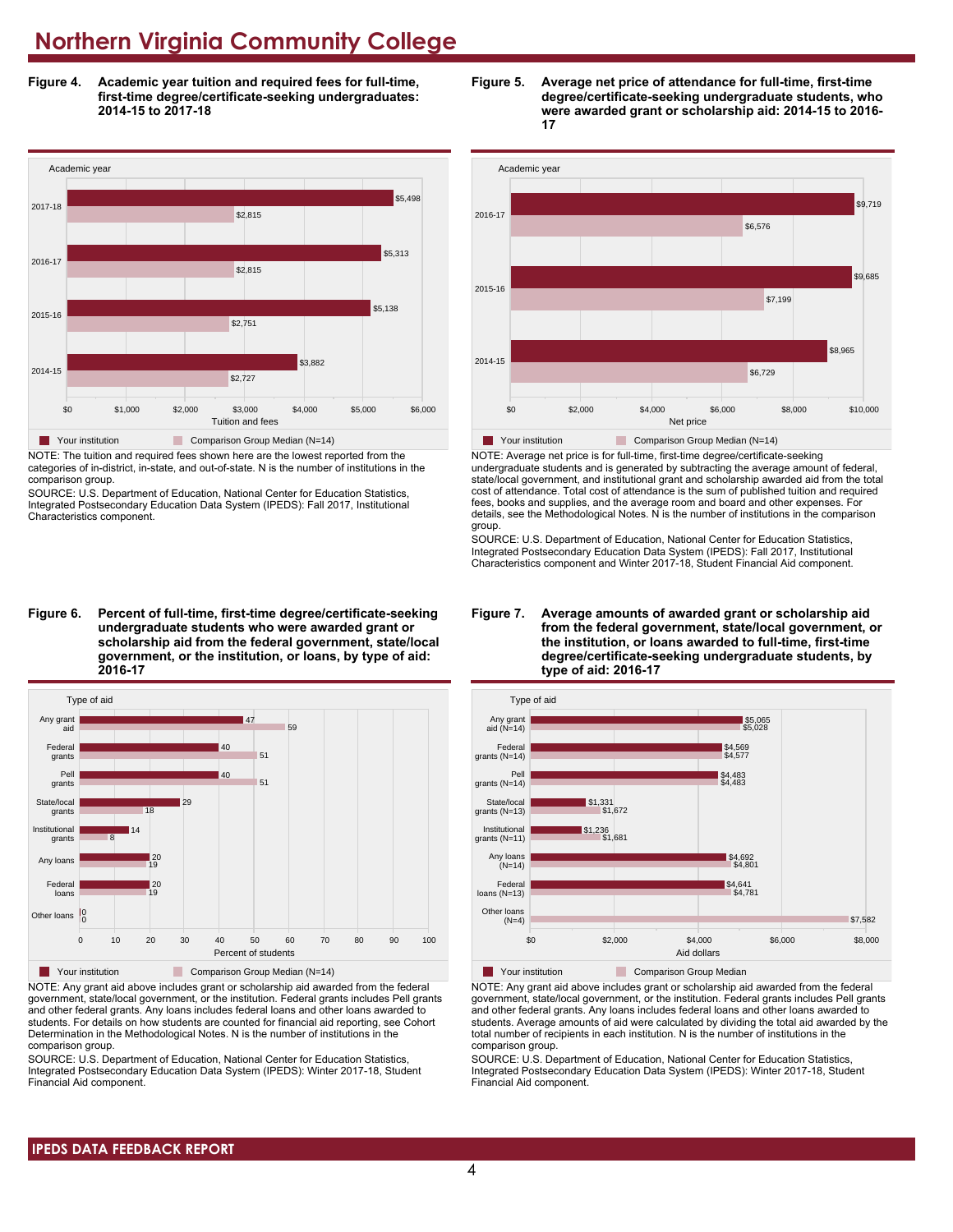**Figure 8. Percent of all undergraduates awarded aid, by type of aid: 2016-17**

**Figure 9. Average amount of aid awarded to all undergraduates, by type of aid: 2016-17**



NOTE: Any grant aid above includes grant or scholarship aid awarded from the federal government, state/local government, the institution, or other sources. Federal loans includes only federal loans awarded to students. N is the number of institutions in the comparison group.

SOURCE: U.S. Department of Education, National Center for Education Statistics, Integrated Postsecondary Education Data System (IPEDS): Winter 2017-18, Student Financial Aid component.



NOTE: Any grant aid above includes grant or scholarship aid from the federal government, state/local government, the institution, or other sources. Federal loans includes federal loans to students. Average amounts of aid were calculated by dividing the total aid awarded by the total number of recipients in each institution. N is the number of institutions in the comparison group.

SOURCE: U.S. Department of Education, National Center for Education Statistics, Integrated Postsecondary Education Data System (IPEDS): Winter 2017-18, Student Financial Aid component.

#### **Figure 10. Retention rates of full-time, first-time degree/certificate seeking students: Fall 2016 cohort**



NOTE: Retention rates are measured from the fall of first enrollment to the following fall. Academic reporting institutions report retention data as of the institution's official fall reporting date or as of October 15, 2016. Program reporters determine the cohort with enrollment any time between August 1-October 31, 2016 and retention based on August 1, 2017. For more details, see the Methodological Notes. N is the number of institutions in the comparison group.

SOURCE: U.S. Department of Education, National Center for Education Statistics, Integrated Postsecondary Education Data System (IPEDS): Spring 2018, Fall Enrollment component.

#### **Figure 11. Graduation and transfer-out rates of full-time, first-time degree/certificate-seeking undergraduates within 150% of normal time to program completion: 2014 cohort**



NOTE: Graduation rate cohort includes all full-time, first-time degree/certificate-seeking undergraduate students. Graduation and transfer-out rates are the Student Right-to-Know rates. Only institutions with mission to prepare students to transfer are required to report transfer out. For more details, see the Methodological Notes. N is the number of institutions in the comparison group.

SOURCE: U.S. Department of Education, National Center for Education Statistics, Integrated Postsecondary Education Data System (IPEDS): Winter 2017-18, Graduation Rates component.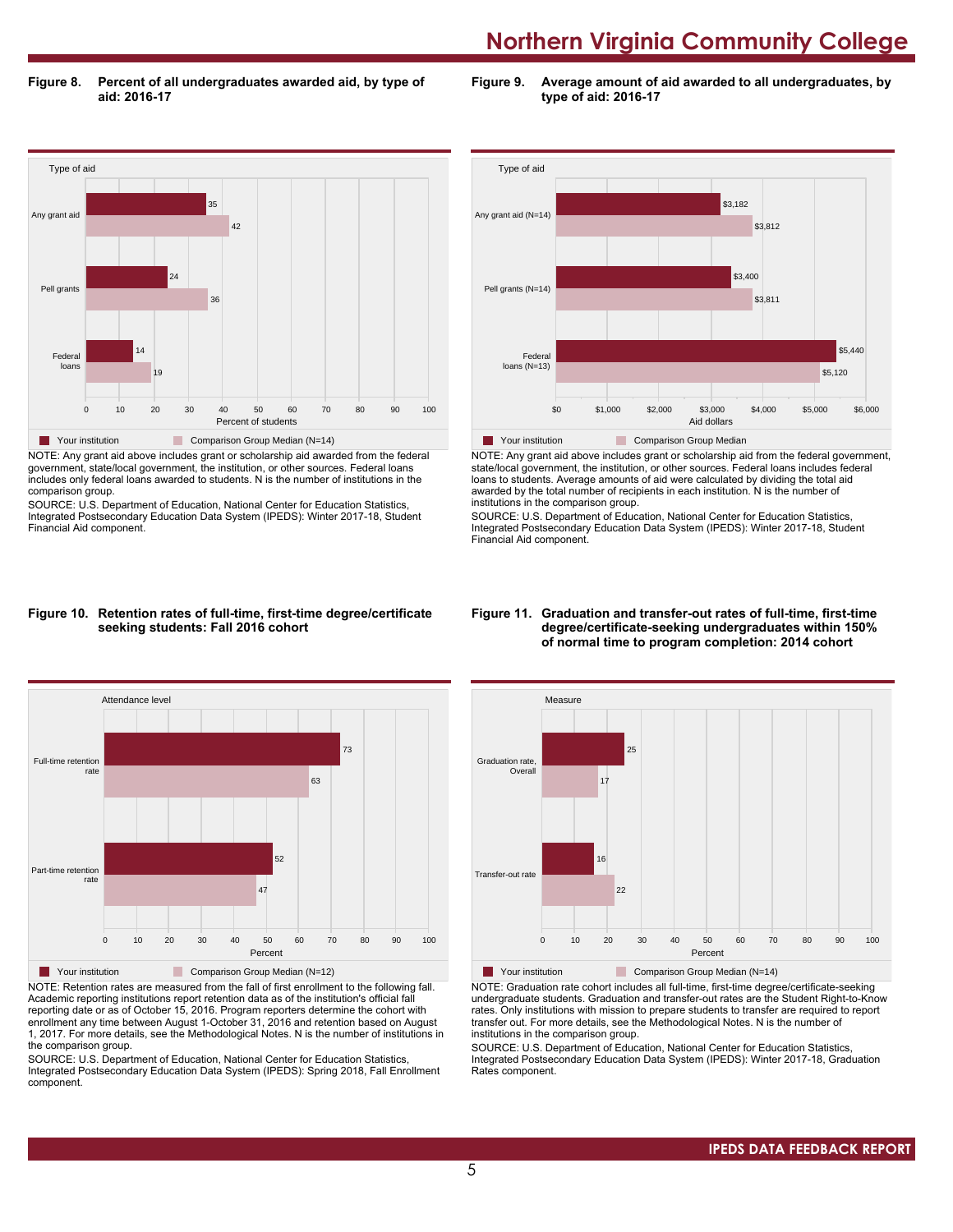**Figure 12. Graduation rates of full-time, first-time degree/certificate-seeking undergraduates within 150% of normal time to program completion, by race/ethnicity: 2014 cohort**



NOTE: For more information about disaggregation of data by race and ethnicity, see the Methodological Notes. The graduation rates are the Student Right-to-Know (SRK) rates. Median values for the comparison group will not add to 100%. N is the number of institutions in the comparison group.

SOURCE: U.S. Department of Education, National Center for Education Statistics, Integrated Postsecondary Education Data System (IPEDS): Winter 2017-18, Graduation Rates component.

#### **Figure 13. Graduation rates of full-time, first-time degree/certificateseeking undergraduates within 150% of normal time to program completion, by financial aid type: 2014 cohort**

#### **Figure 14. Graduation rates of full-time, first-time degree/certificateseeking undergraduates within normal time, and 150% and 200% of normal time to completion: 2013 cohort**



NOTE: Graduation rate cohort includes all full-time, first-time degree/certificate-seeking undergraduate students. Data were collected on those students, who at entry of the cohort, were awarded a Pell Grant and students who were awarded a Subsidized Stafford loan, but did not receive a Pell Grant. Graduation rates are the Student Right-to-Know rates. Only institutions with mission to prepare students to transfer are required to report transfer out. For more details, see the Methodological Notes. N is the number of institutions in the comparison group.

SOURCE: U.S. Department of Education, National Center for Education Statistics, Integrated Postsecondary Education Data System (IPEDS): Winter 2017-18, Graduation Rates component.



**Your institution** Comparison Group Median (N=11) NOTE: The 150% graduation rate is the Student Right-to-Know (SRK) rates; the Normal time and 200% rates are calculated using the same methodology. For details, see the Methodological Notes. N is the number of institutions in the comparison group. SOURCE: U.S. Department of Education, National Center for Education Statistics, Integrated Postsecondary Education Data System (IPEDS): Winter 2017-18, 200% Graduation Rates component.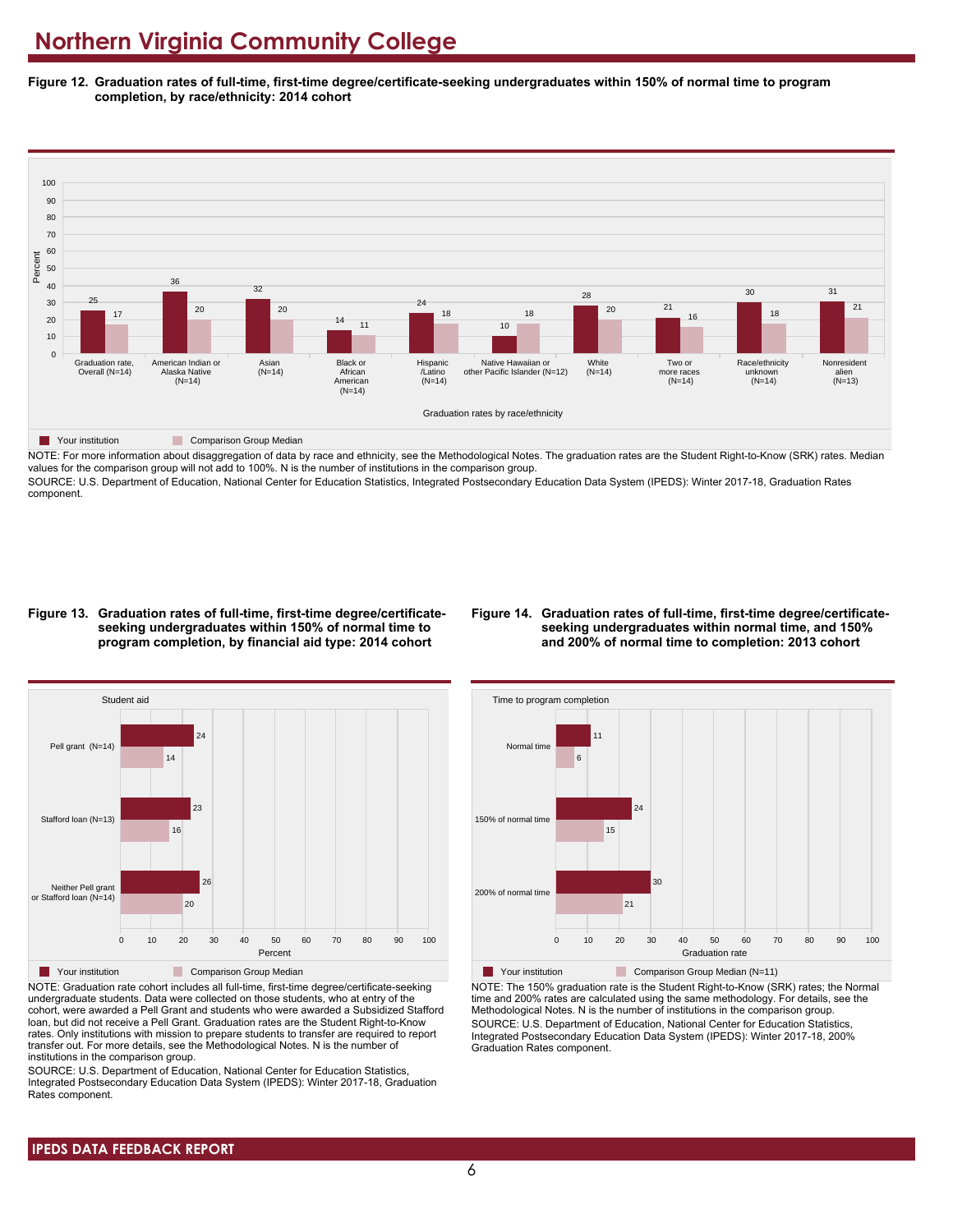#### **Figure 15. Award and enrollment rates of first-time, full-time, degree/certificate-seeking undergraduates after 8 years of entry, by Pell status, 2009-10 cohort**



NOTE: Award measures are based on the highest award received after 8 years of entry and enrollment measures are based on student who did not received an award after 8 years of entry. Student cohorts (i.e., First-time, full-time; First-time, part-time; Non-first-time, full-time; and Non-first-time, part-time) are degree/certificate-seeking undergraduate students who entered the institution between July 1, 2009-June 30, 2010. Pell recipients are students with demonstrated financial need. For more details, see the Methodological Notes. N is the number of institutions in the comparison group.

SOURCE: U.S. Department of Education, National Center for Education Statistics, Integrated Postsecondary Education Data System (IPEDS): Winter 2017-18, Outcome Measures component.

#### **Figure 16. Award and enrollment rates of first-time, part-time, degree/certificate-seeking undergraduates after 8 years of entry, by Pell status, 2009-10 cohort**



NOTE: Award measures are based on the highest award received after 8 years of entry and enrollment measures are based on student who did not received an award after 8 years of entry. Student cohorts (i.e., First-time, full-time; First-time, part-time; Non-first-time, full-time; and Non-first-time, part-time) are degree/certificate-seeking undergraduate students who entered the institution between July 1, 2009-June 30, 2010. Pell recipients are students with demonstrated financial need. For more details, see the Methodological Notes. N is the number of institutions in the comparison group.

SOURCE: U.S. Department of Education, National Center for Education Statistics, Integrated Postsecondary Education Data System (IPEDS): Winter 2017-18, Outcome Measures component.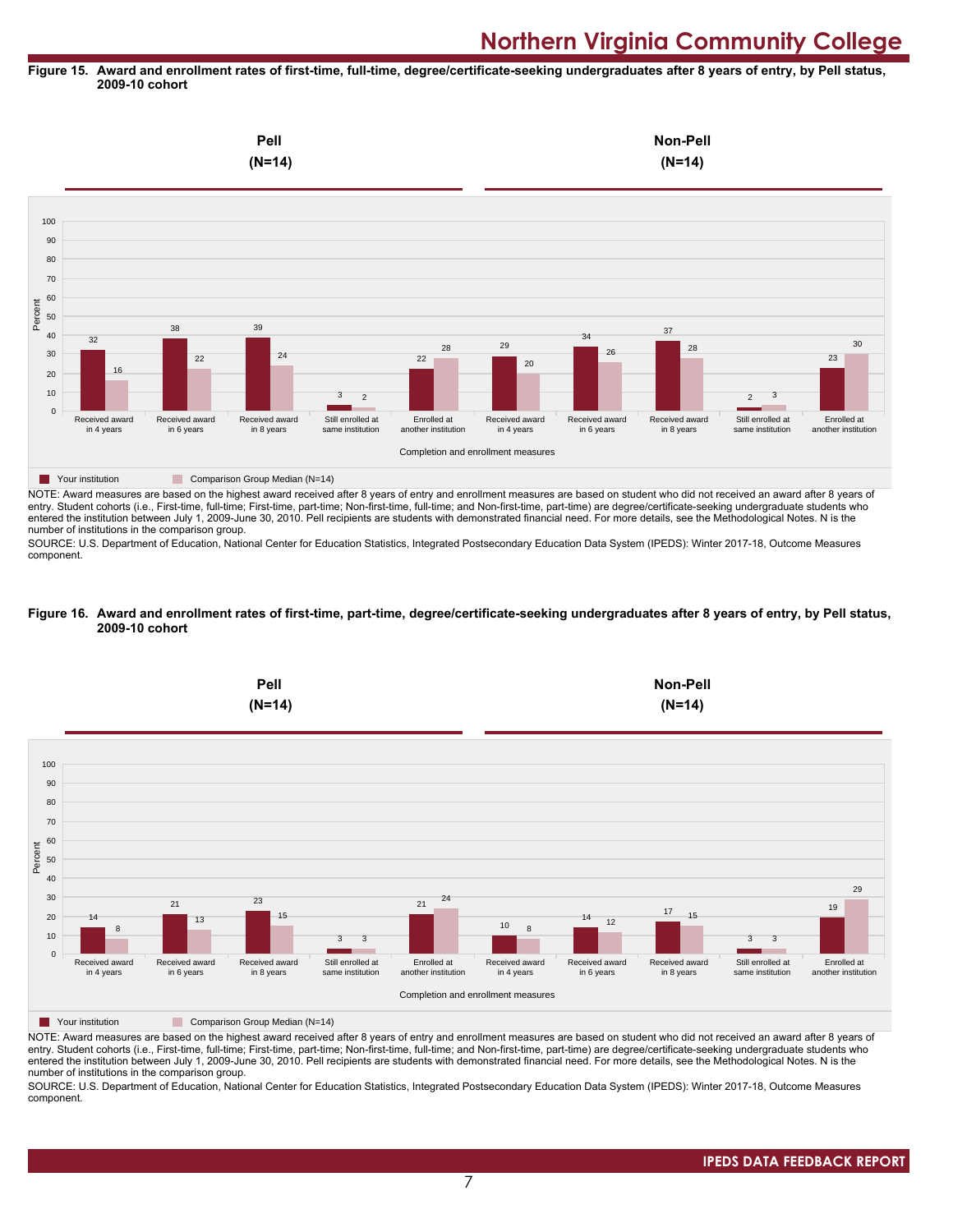**Figure 17. Award and enrollment rates of non-first-time, full-time, degree/certificate-seeking undergraduates after 8 years of entry, by Pell status, 2009-10 cohort**



NOTE: Award measures are based on the highest award received after 8 years of entry and enrollment measures are based on student who did not received an award after 8 years of entry. Student cohorts (i.e., First-time, full-time; First-time, part-time; Non-first-time, full-time; and Non-first-time, part-time) are degree/certificate-seeking undergraduate students who entered the institution between July 1, 2009-June 30, 2010. Pell recipients are students with demonstrated financial need. For more details, see the Methodological Notes. N is the number of institutions in the comparison group.

SOURCE: U.S. Department of Education, National Center for Education Statistics, Integrated Postsecondary Education Data System (IPEDS): Winter 2017-18, Outcome Measures component.

#### **Figure 18. Award and enrollment rates of non-first-time, part-time, degree/certificate-seeking undergraduates after 8 years of entry, by Pell status, 2009-10 cohort**



NOTE: Award measures are based on the highest award received after 8 years of entry and enrollment measures are based on student who did not received an award after 8 years of entry. Student cohorts (i.e., First-time, full-time; First-time, part-time; Non-first-time, full-time; and Non-first-time, part-time) are degree/certificate-seeking undergraduate students who entered the institution between July 1, 2009-June 30, 2010. Pell recipients are students with demonstrated financial need. For more details, see the Methodological Notes. N is the number of institutions in the comparison group.

SOURCE: U.S. Department of Education, National Center for Education Statistics, Integrated Postsecondary Education Data System (IPEDS): Winter 2017-18, Outcome Measures component.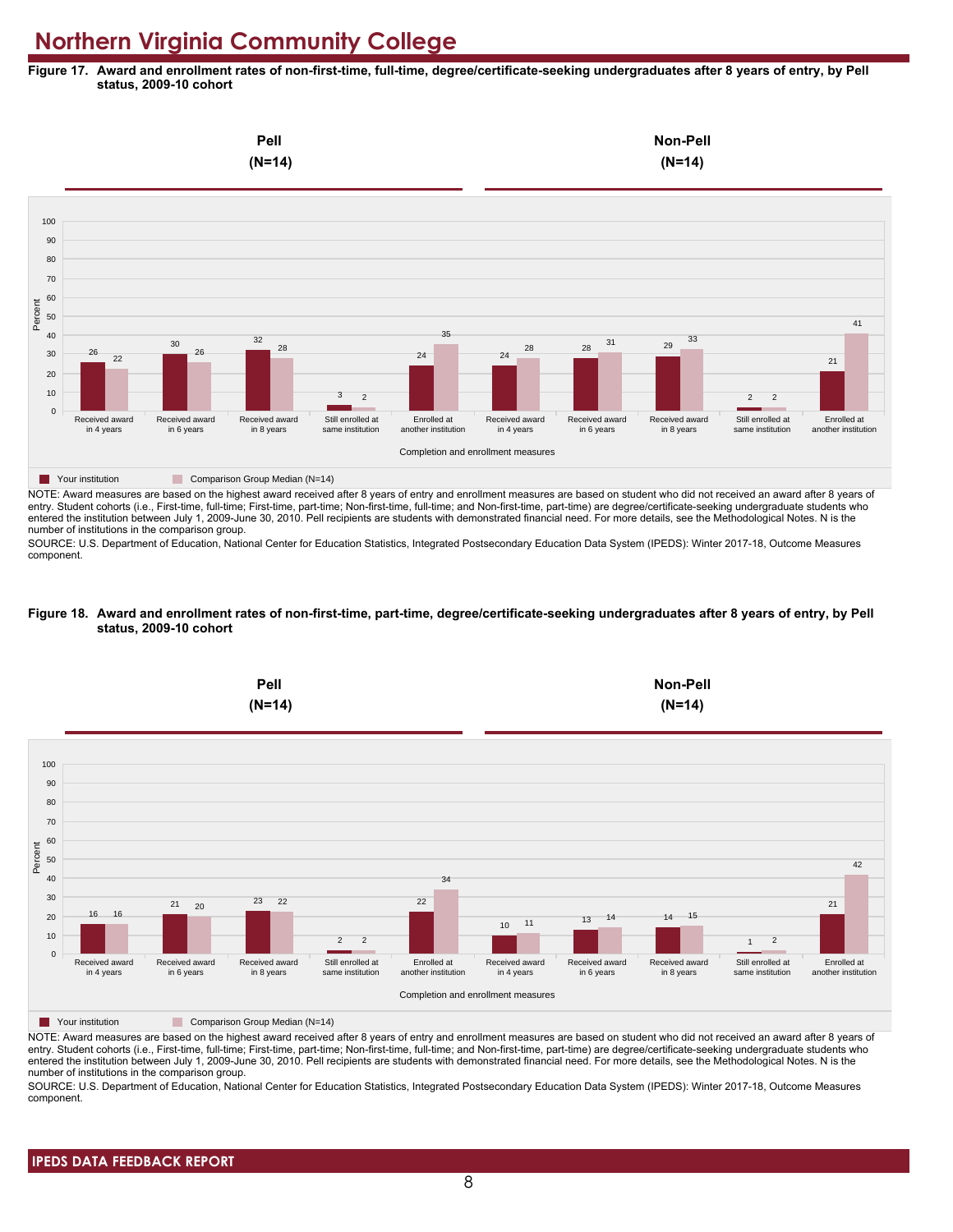**Figure 19. Percent distribution of core revenues, by source: Fiscal year 2017**

**Figure 20. Core expenses per FTE enrollment, by function: Fiscal year 2017**



NOTE: The comparison group median is based on those members of the comparison group that report finance data using the same accounting standards as the comparison institution. For more information, see the Methodological Notes. N is the number of institutions in the comparison group.

SOURCE: U.S. Department of Education, National Center for Education Statistics, Integrated Postsecondary Education Data System (IPEDS): Spring 2018, Finance component.



NOTE: Expenses per full-time equivalent (FTE) enrollment, particularly instruction, may be inflated because finance data includes all core expenses while FTE reflects credit activity only. For details on calculating FTE enrollment and a detailed definition of core expenses, see the Methodological Notes. N is the number of institutions in the comparison group. SOURCE: U.S. Department of Education, National Center for Education Statistics, Integrated Postsecondary Education Data System (IPEDS): Fall 2017, 12-month Enrollment component and Spring 2018, Finance component.

#### **Figure 21. Full-time equivalent staff, by occupational category: Fall 2017**



NOTE: Graduate assistants are not included. For calculation details, see the Methodological Notes. N is the number of institutions in the comparison group. SOURCE: U.S. Department of Education, National Center for Education Statistics, Integrated Postsecondary Education Data System (IPEDS): Spring 2018, Human Resources component.

#### **Figure 22. Average salaries of full-time instructional non-medical staff equated to 9-months worked, by academic rank: Academic year 2017-18**



NOTE: See Methodology Notes for more details on average salary. N is the number of institutions in the comparison group. Medians are not reported for comparison groups with less than three values.

SOURCE: U.S. Department of Education, National Center for Education Statistics, Integrated Postsecondary Education Data System (IPEDS): Spring 2018, Human Resources component.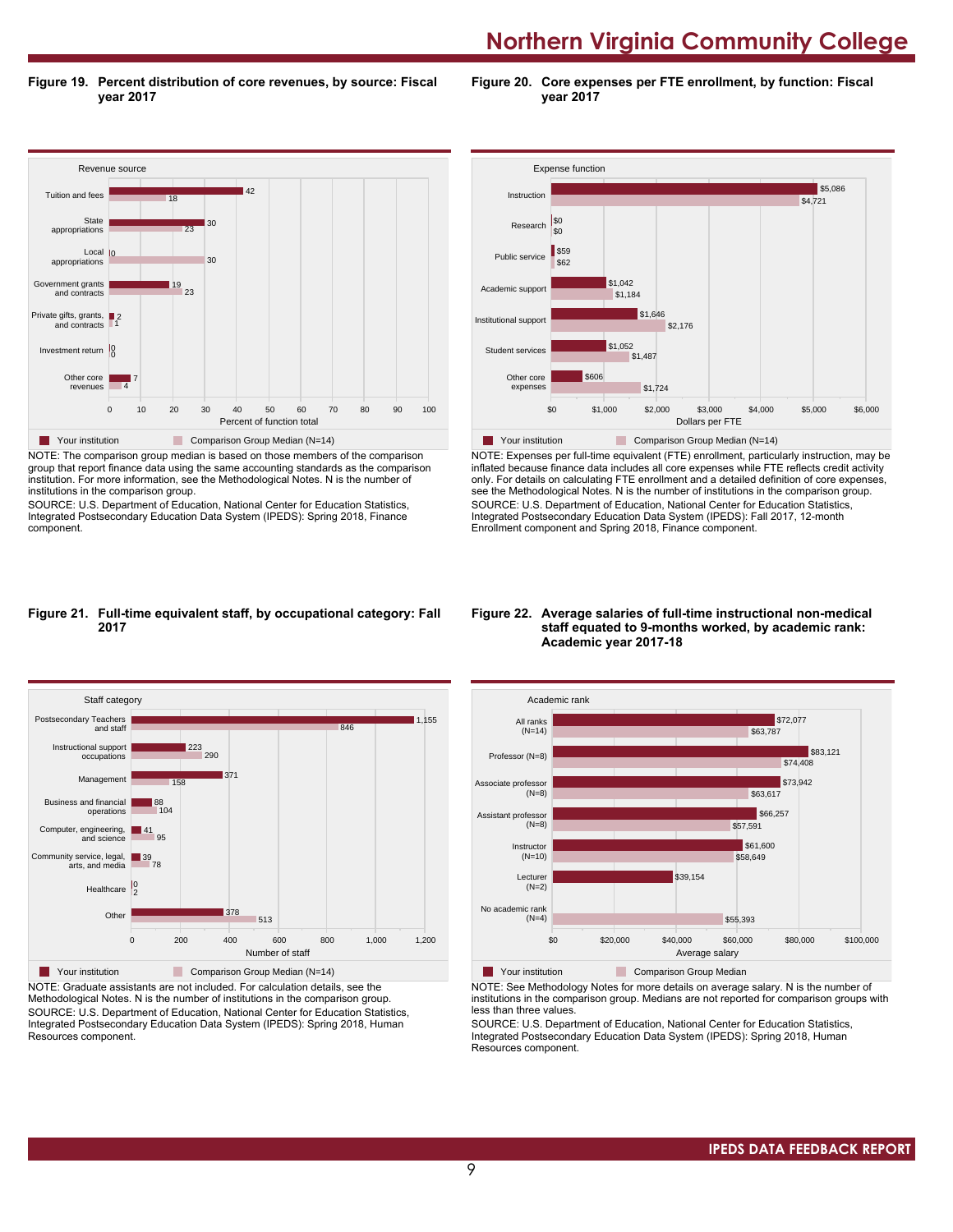**Figure 23. Percent distribution of library collection, by material type: Fiscal Year 2017**





NOTE: N is the number of institutions in the comparison group. SOURCE: U.S. Department of Education, National Center for Education Statistics, Integrated Postsecondary Education Data System (IPEDS): Spring 2018, Academic Libraries component.



SOURCE: U.S. Department of Education, National Center for Education Statistics, Integrated Postsecondary Education Data System (IPEDS): Spring 2018, Academic Libraries component.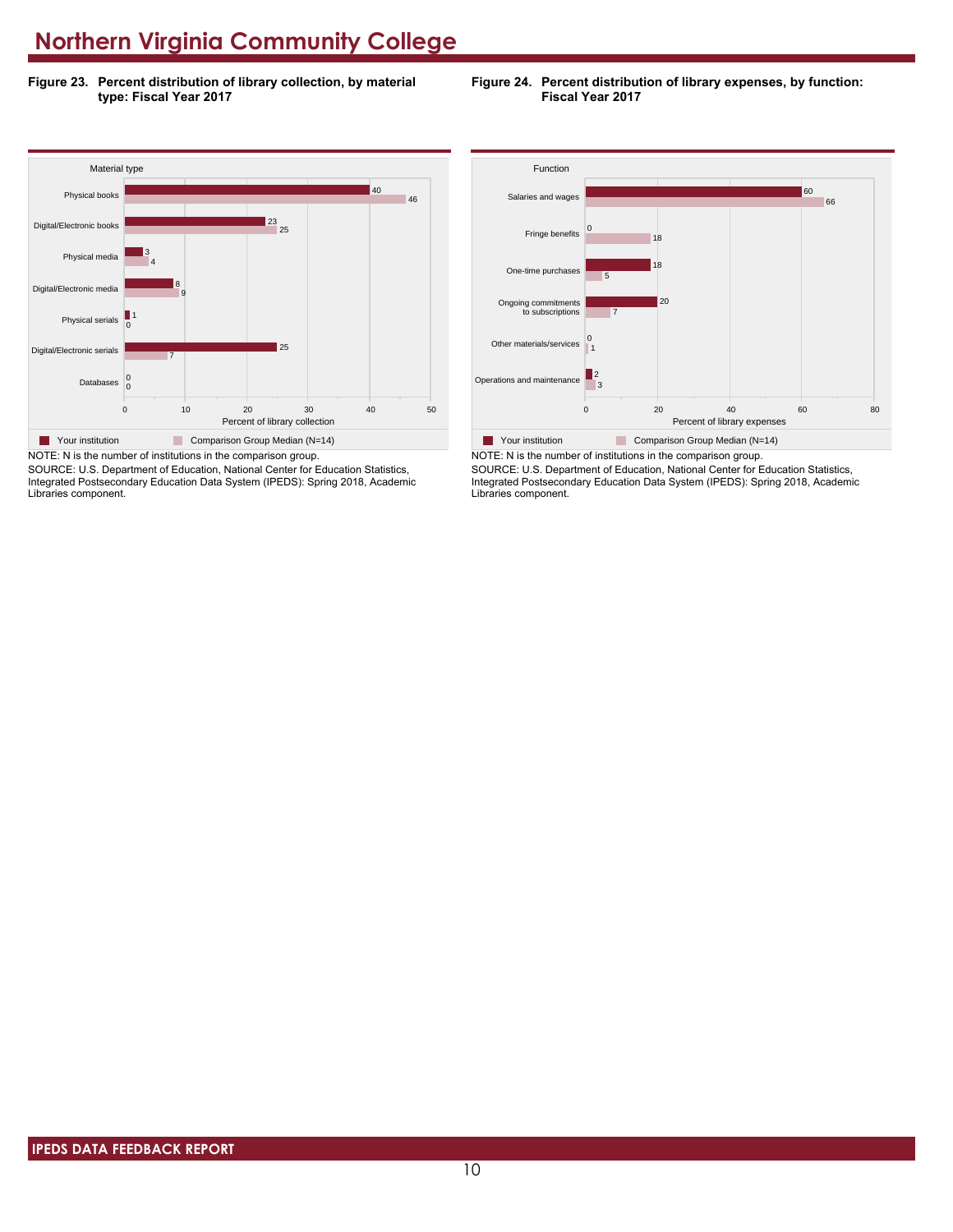# **METHODOLOGICAL NOTES**

## **Overview**

This report is based on data supplied by institutions to IPEDS during 2017-18 data collection year. Response rates exceeded 99% for most surveys. IPEDS First Look reports at <http://nces.ed.gov/pubsearch/getpubcats.asp?sid=010> provide some information on aggregate institutional responses.

# **Use of Median Values for Comparison Group**

This report compares your institution's data to the median value for the comparison group for each statistic shown in the figure. If more than one statistic is present in a figure, the median values are determined separately for each indicator or statistic. Medians are not displayed for comparison groups with fewer than three values. Where percentage distributions are presented, median values may not add to 100%. To access all the data used to create the figures included in this report, go to 'Use the Data' portal on the IPEDS website at this provided link (<http://nces.ed.gov/ipeds>).

### **Missing Statistics**

If a statistic is not reported for your institution, the omission indicates that the statistic is not relevant to your institution and the data were not collected. Not all notes may be applicable to your report.

### **Use of Imputed Data**

All IPEDS data are subject to imputation for total (institutional) and partial (item) nonresponse. If necessary, imputed values were used to prepare your report.

# **Data Confidentiality**

IPEDS data are not collected under a pledge of confidentiality.

# **Disaggregation of Data by Race/Ethnicity**

When applicable, some statistics are disaggregated by race/ethnicity. Data disaggregated by race/ethnicity have been reported using the 1997 Office of Management and Budget categories. Detailed information about the race/ethnicity categories can be found at <https://nces.ed.gov/ipeds/Section/Resources>.

### **Cohort Determination for Reporting Student Financial Aid, Graduation Rates, and Outcome Measures**

Student cohorts for reporting Student Financial Aid and Graduation Rates data are based on the reporting type of the institution. For institutions that report based on an academic year (those operating on standard academic terms), student counts and cohorts are based on fall term data. Student counts and cohorts for program reporters (those that do not operate on standard academic terms) are based on unduplicated counts of students enrolled during a full 12-month period.

Student cohorts for reporting Outcome Measures are based on a full-year cohort from July 1-June 30 for all degree-granting institutions.

# **DESCRIPTION OF STATISTICS USED IN THE FIGURES**

#### **Admissions (only for non-open-admissions schools)**

#### *Admissions and Test Score Data*

Admissions and test score data are presented only for institutions that do not have an open admission policy, and apply to first-time, degree/certificate-seeking undergraduate students only. Applicants include only those students who fulfilled all requirements for consideration for admission and who were notified of one of the following actions: admission, non-admission, placement on a wait list, or application withdrawn (by applicant or institution). Admitted applicants (admissions) include wait-listed students who were subsequently offered admission. Early decision, early action, and students who began studies during the summer prior to the fall reporting period are included. For customized Data Feedback Reports, test scores are presented only if scores are required for admission.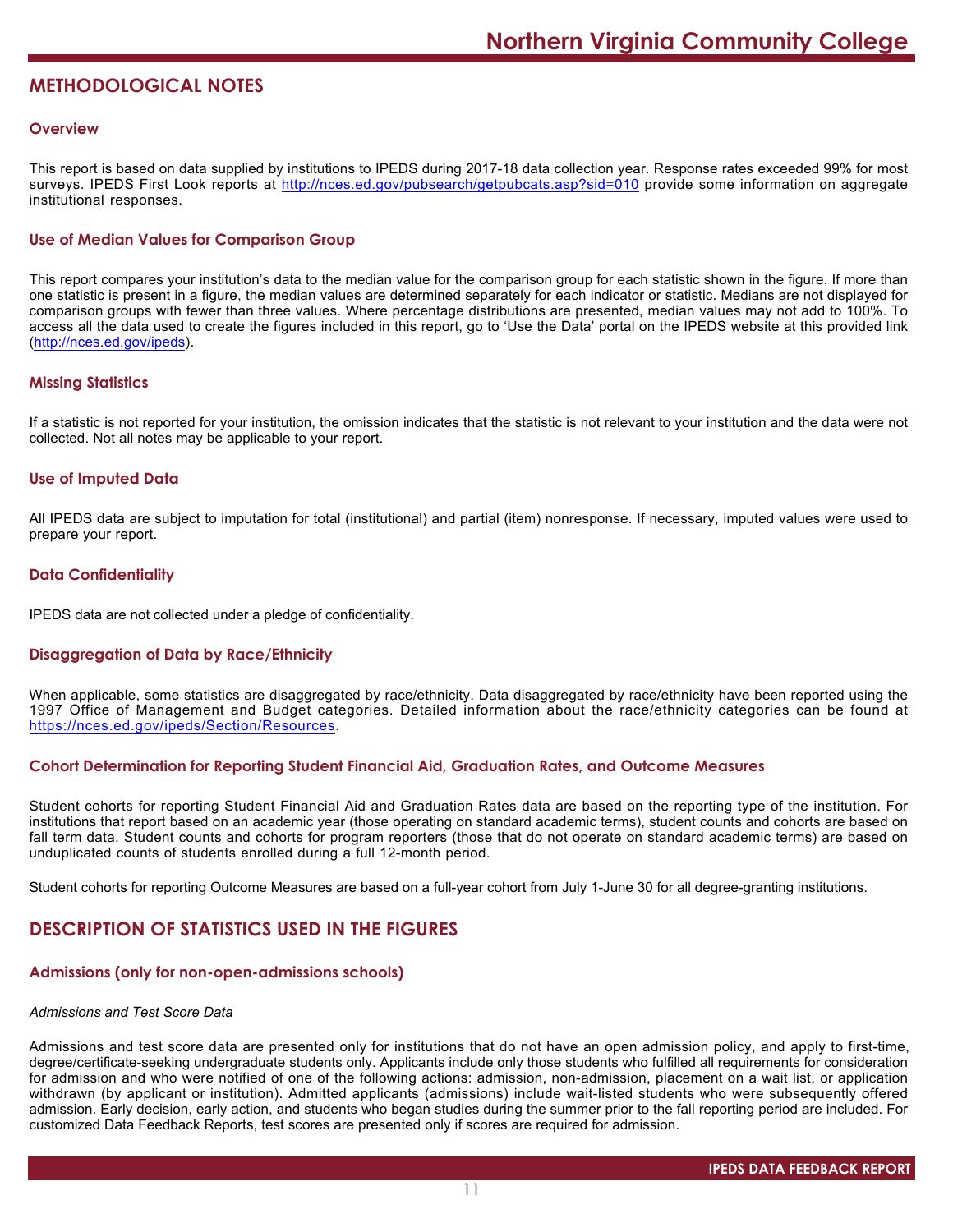# **Student Enrollment**

# *FTE Enrollment*

The full-time equivalent (FTE) enrollment used in this report is the sum of the institution's FTE undergraduate enrollment and FTE graduate enrollment (as calculated from or reported on the 12-month Enrollment component). Undergraduate and graduate FTE are estimated using 12-month instructional activity (credit and/or contact hours). See "Calculation of FTE Students (using instructional activity)" in the IPEDS Glossary at <https://surveys.nces.ed.gov/ipeds/VisGlossaryAll.aspx>.

# *Total Entering Undergraduate Students*

Total entering students are students at the undergraduate level, both full- and part-time, new to the institution in the fall term (or the prior summer term who returned in the fall). This includes all first-time undergraduate students, students transferring into the institution at the undergraduate level, and non-degree/certificate-seeking undergraduates entering in the fall. Only degree-granting, academic year reporting institutions provide total entering student data.

# **Charges and Net Price**

# *Average Institutional Net Price*

Average net price is calculated for full-time, first-time degree/certificate-seeking undergraduates who were awarded grant or scholarship aid from the federal government, state/local government, or the institution anytime during the full aid year. For public institutions, this includes only students who paid the in-state or in-district tuition rate. Other sources of grant aid are excluded. Average net price is generated by subtracting the average amount of federal, state/local government, and institutional grant and scholarship aid from the total cost of attendance. Total cost of attendance is the sum of published tuition and required fees, books and supplies, and the average room and board and other expenses.

For the purpose of the IPEDS reporting, aid awarded refers to financial aid that was awarded to, and accepted by, a student. This amount may differ from the aid amount that is disbursed to a student.

# **Retention, Graduation Rates, and Outcome Measures**

#### *Retention Rates*

Retention rates are measures at which students persist in their educational program at an institution, expressed as a percentage. For fouryear institutions, this is the percentage of first-time bachelors (or equivalent) degree-seeking undergraduates from the previous fall who are again enrolled in the current fall. For all other institutions this is the percentage of first-time degree/certificate-seeking students from the previous fall who either re-enrolled or successfully completed their program by the current fall. The full-time retention rate is calculated using the percentage of full-time, first-time degree/certificate-seeking undergraduates, while the part-time rate is calculated using the percentage of part-time, first-time degree/certificate-seeking undergraduates.

# *Graduation Rates and Transfer-out Rate*

Graduation rates are those developed to satisfy the requirements of the Student Right-to-Know Act and Higher Education Act, as amended, and are defined as the total number of individuals from a given cohort of full-time, first-time degree/certificate-seeking undergraduates who completed a degree or certificate within a given percent of normal time to complete all requirements of the degree or certificate program; divided by the total number of students in the cohort of full-time, first-time degree/certificate-seeking undergraduates minus any allowable exclusions. Institutions are permitted to exclude from the cohort students who died or were totally and permanently disabled; those who left school to serve in the armed forces or were called up to active duty; those who left to serve with a foreign aid service of the federal government, such as the Peace Corps; and those who left to serve on an official church mission.

A further extension of the traditional Graduation Rates (GR) component which carries forward 100% and 150% graduation rates data previously reported in the GR component is the Graduation Rates 200% (GR200) component, which request information on any additional completers and exclusions from the cohort between 151% and 200% normal time for students to complete all requirements of their program of study.

Transfer-out rate is the total number of students from the cohort who are known to have transferred out of the reporting institution (without earning a degree/award) and subsequently re-enrolled at another institution within the same time period; divided by the same adjusted cohort (initial cohort minus allowable exclusions) as described above. Only institutions with a mission that includes providing substantial preparation for students to enroll in another eligible institution are required to report transfers out.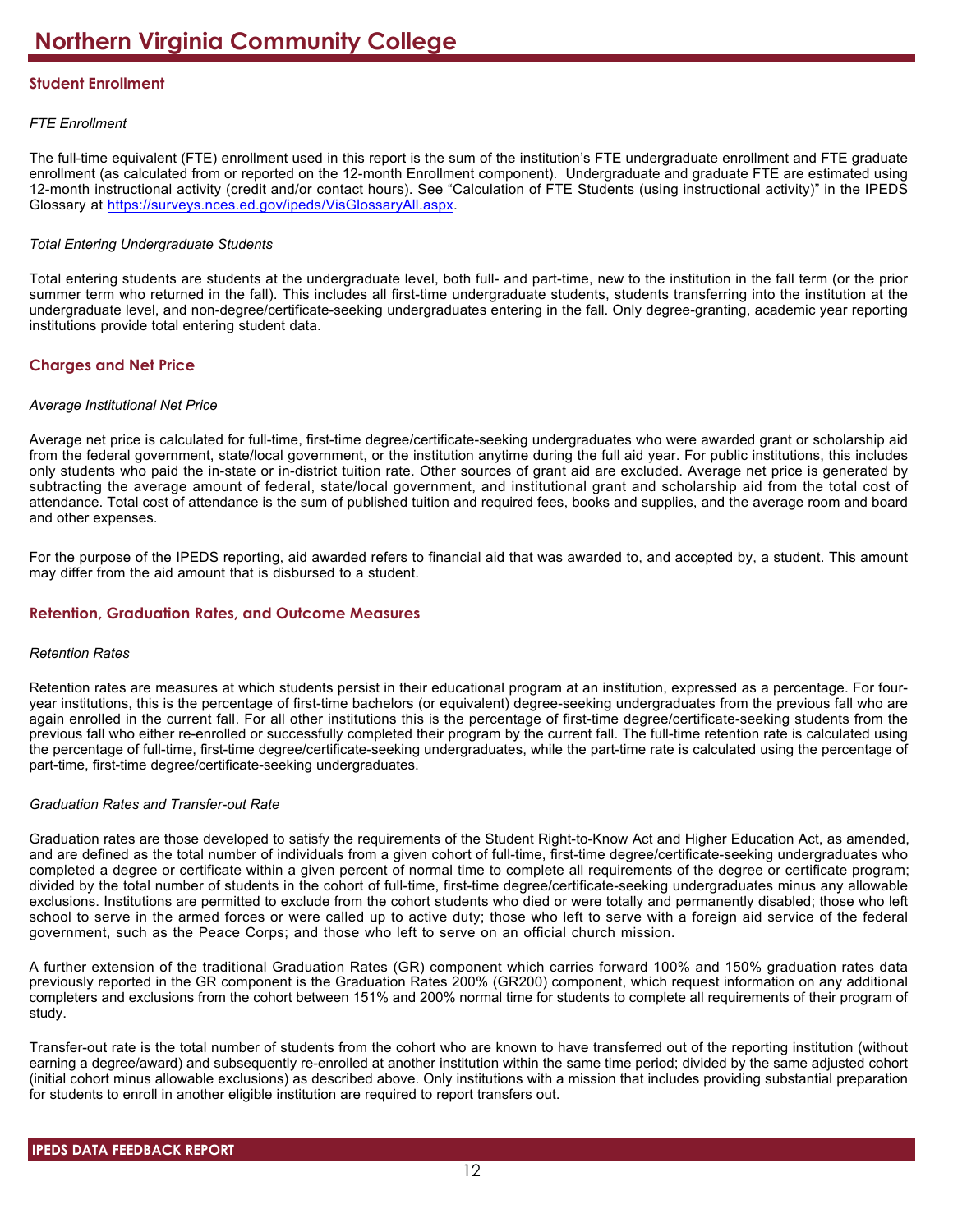#### *Outcome Measures Data*

Alternative measures of student success are reported by degree-granting institutions to describe the outcomes of four degree/certificateseeking undergraduate student groups: Full-time, first-time (FTFT); Part-time, first-time (PTFT); Full-time, non-first-time (FTNFT); and Parttime, non-first-time (PTNFT). Additionally, each of the four cohorts collects data on two subcohorts: Pell grant recipients and non-Pell grant recipients. These measures provide the 4-year, 6-year, and 8-year award rates (or completions rates) after entering an institution. NCES calculates award rates by dividing a cohort's or subcohort's adjusted cohort into the number of total awards at 4-year, 6-year, and 8-year status points.

The initial cohort can be revised and take allowable exclusions resulting in an adjusted cohort. Institutions are permitted to exclude from the initial cohort the following: 1) students who died or were totally and permanently disabled; 2) those who left school to serve in the armed forces or were called up to active duty; 3) those who left to serve with a foreign aid service of the federal government, such as the Peace Corps; and 4) those who left to serve on an office church mission.

The highest award and the type of award (i.e., certificate, Associate's, or Bachelor's) are reported at each status point. For students who did not earn an undergraduate award after 8-years of entry, the enrollment statuses are reported as either still enrolled at the institution, or subsequently transferred out of the institution. Unlike the Graduation Rates data, all institutions must report on a full-year cohort (students entering July 1 of one year to June 30 to the next) and on their transfer out students, regardless if the institution has a mission that provides substantial transfer preparation.

#### **Finance**

#### *Core Revenues*

Core revenues for public institutions reporting under GASB standards include tuition and fees; government (federal, state, and local) appropriations and operating and nonoperating grants/contracts; private gifts, grants, and contracts (private operating grants/contracts plus gifts and contributions from affiliated entities); sales and services of educational activities; investment income; other operating and nonoperating sources; and other revenues and additions (capital appropriations and grants and additions to permanent endowments). "Other core revenues" include federal appropriations, sales and services of educational activities, other operating and nonoperating sources, and other revenues and additions.

Core revenues for private, not-for-profit institutions (and a small number of public institutions) reporting under FASB standards include tuition and fees; government (federal, state, and local) appropriations and grants/contracts; private gifts, grants/contracts (including contributions from affiliated entities); investment return; sales and services of educational activities; and other sources (a generated category of total revenues minus the sum of core and noncore categories on the Finance component). "Other core revenues" include government (federal, state, and local) appropriations, sales and services of educational activities, and other sources.

Core revenues for private, for-profit institutions reporting under FASB standards include tuition and fees; government (federal, state, and local) appropriations and grants/contracts; private grants/ contracts; investment income; sales and services of educational activities; and other sources (a generated category of total revenues minus the sum of core and noncore categories on the Finance component). "Other core revenues" include government (federal, state, and local) appropriations and other sources.

At degree-granting institutions, core revenues exclude revenues from auxiliary enterprises (e.g., bookstores and dormitories), hospitals, and independent operations. Non-degree-granting institutions do no report revenue from auxiliary enterprises in a separate category, and thus may include these amounts in the core revenues from other sources.

#### *Core Expenses*

Core expenses include expenses for instruction, research, public service, academic support, institutional support, student services, grant aid/scholarships and fellowships (net of discounts and allowances), and other functional expenses (a generated category of total expense minus the sum of core and noncore functions on the Finance component). Expenses for operation and maintenance of plant, depreciation, and interest are allocated to each of the other functions. Core expenses at degree-granting institutions exclude expenses for auxiliary enterprises (e.g., bookstores and dormitories), hospitals, and independent operations. Non-degree-granting institutions do not report expenses for auxiliary enterprises in a separate category and thus may include these amounts in the core expenses as other expenses. "Other core expenses" is the sum of grant aid/scholarships and fellowships and other expenses.

#### *Endowment Assets*

Endowment assets, for public institutions under GASB standards, and private, not-for-profit institutions under FASB standards, include gross investments of endowment funds, term endowment funds, and funds functioning as endowment for the institution and any of its foundations and other affiliated organizations. Private, for-profit institutions under FASB do not hold or report endowment assets.